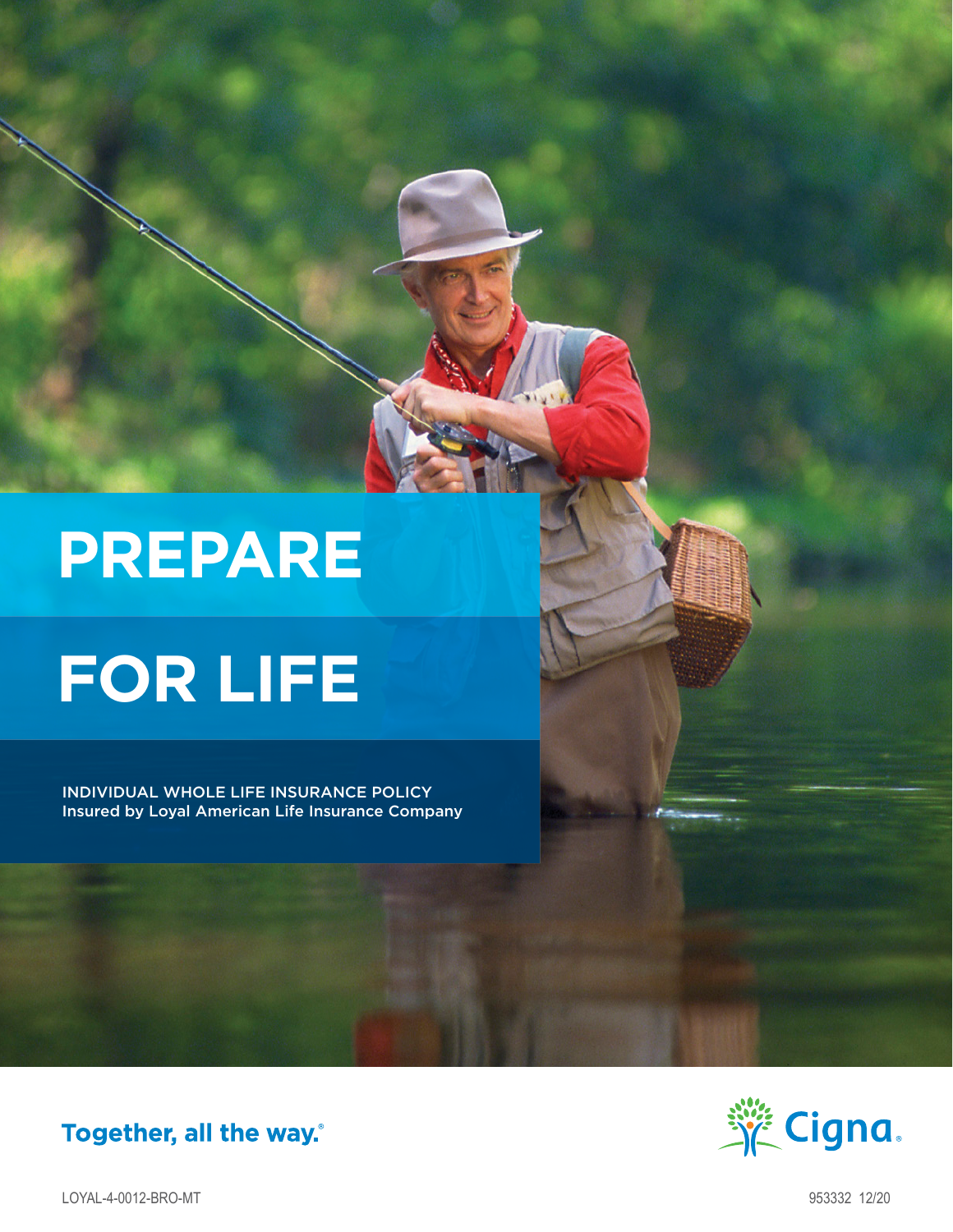## **How it works**

Your health is important to living a full and happy life. So planning for the unexpected should be on your to-do list. That's why we offer solutions to help your loved ones live the life they were meant to.

#### **Our Individual Whole Life insurance policy provides:**

- **›** Death Benefits from \$2,000 - \$25,000
- **›** Both you and your spouse may apply
- **›** 5% spousal premium discount\*
- **›** Issue ages from 50 85
- **›** Premiums will not increase

#### **Help protect financial interests**

You can't predict the future. So, it's good to plan ahead. With our Individual Whole Life insurance policy, through Loyal American Life Insurance Company, you can choose a benefit amount that will help provide a foundation for your family after you're gone.

Our Individual Whole Life policy offers coverage to anyone age 50 through 85 in amounts of \$2,000 to \$25,000. Plus, each policy accumulates a cash value, starting in the third year, that can be accessed by either a policy loan or cash surrender.

#### **Uses for the money**

- **›** Help pay for funeral expenses
- **›** Help protect your family's financial security
- **›** Donate to charities of your choice
- **›** Help with your grandchild's education

#### **What are your financial needs?**

| <b>Children</b>             |    |  |
|-----------------------------|----|--|
| <b>College Fund</b>         | \$ |  |
| <b>Trust Fund</b>           | \$ |  |
| Other                       | \$ |  |
| <b>Debt</b>                 |    |  |
| <b>Outstanding Mortgage</b> | \$ |  |
| <b>Outstanding Loans</b>    | \$ |  |
| <b>Medical Bills</b>        | \$ |  |
| <b>Credit Card Debt</b>     | \$ |  |
| Other                       | \$ |  |
| <b>Final Expenses</b>       |    |  |
| <b>Funeral Home</b>         | \$ |  |
| Cemetery                    | \$ |  |
| <b>Casket or Urn</b>        | \$ |  |
| Other                       | \$ |  |
| <b>Total Need</b>           | \$ |  |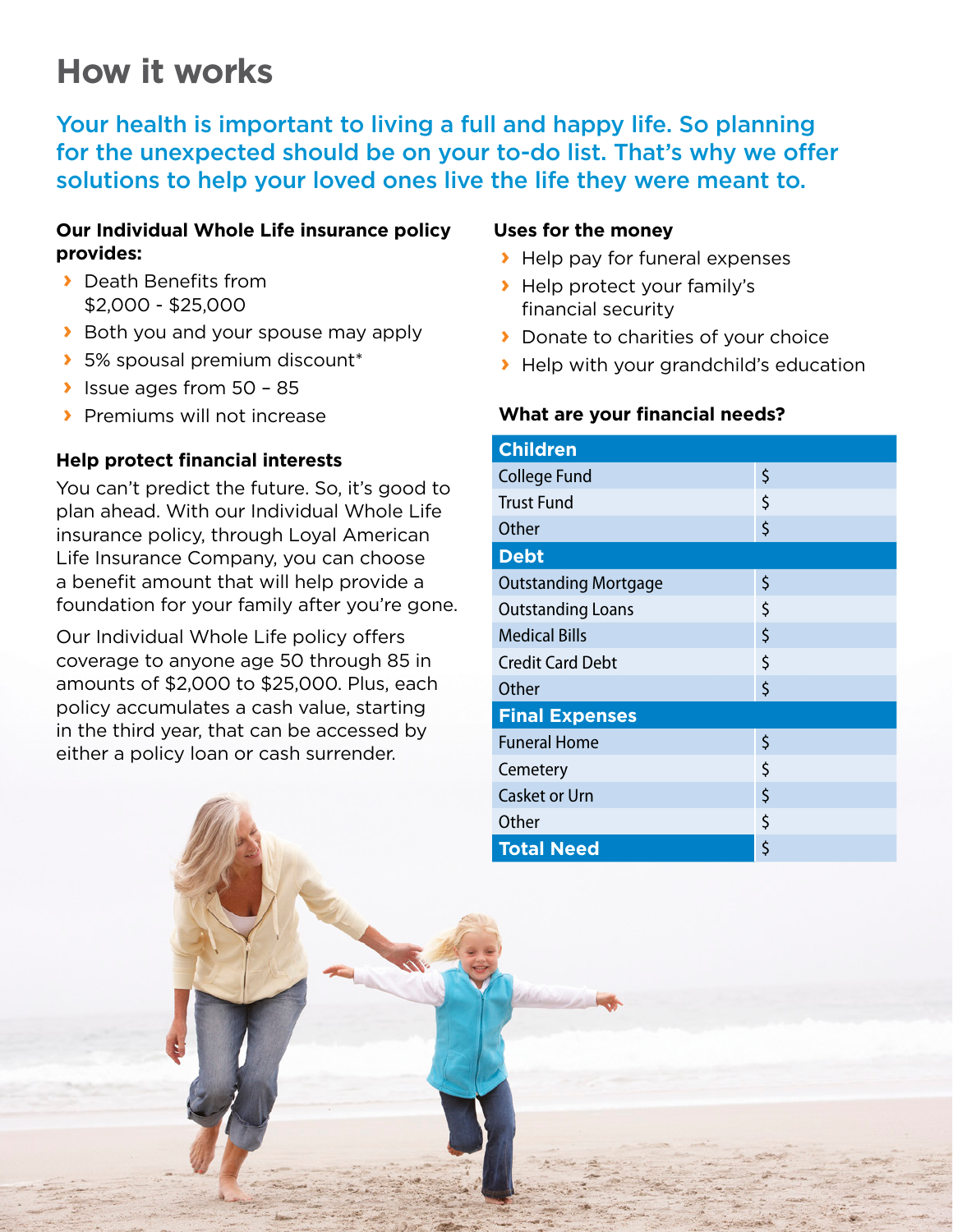## **Benefit plans**

We want you to always be prepared. We offer this protection to help you deal with a wide range of necessities. Our benefit plans can help protect what is most important to you.

#### **Level Benefit Plan**

We want to ensure that you have meaningful benefits when you need them most. Your Level Benefit Plan will pay the full death benefit amount chosen\*\* to your beneficiary upon your death. Our Terminal Illness Accelerated Benefit Rider is automatically included in this plan, at no additional charge, so that if you are diagnosed with a terminal illness, you can have additional funds to help with medical expenses or financial needs.

#### **Modified Benefit Plan**

We know that some people can have a hard time finding life insurance. That is why we have the Modified Benefit Plan for those who do not qualify for coverage under the Level Benefit Plan. This Modified Benefit Plan has adjusted levels of coverage for the first two years of the life of the policy, as shown in the chart below.\*\*

| Loss of life                                                                                                                 | <b>Death Benefit</b><br><b>Amount</b> |
|------------------------------------------------------------------------------------------------------------------------------|---------------------------------------|
| From accidental death<br>within first two years<br>of coverage pays a<br><b>Temporary Accidental</b><br><b>Death Benefit</b> | 100% of benefit                       |
| Within first two years<br>of coverage                                                                                        | 100% of premium paid<br>$+10%$        |
| After being covered for<br>two or more years                                                                                 | 100% of benefit                       |

### Included benefits

#### **Loan and Cash Value options**

Our Individual Whole Life policy begins to accumulate cash value after the third year and continues throughout the life of the policy. The available amount can be accessed through policy loans or cash surrenders.\*\*

#### **Terminal Illness Accelerated Benefit Rider**

Form #ICC14-LY-TIABR (Not included or available with the Modified Benefit Plan)

The Level Benefit Plan automatically comes with a Terminal Illness Accelerated Benefit Rider. Should you get diagnosed with a terminal illness, you can request a percentage of the policy's death benefit not to exceed 50% in a lump sum benefit amount prior to death.\*\*

### Optional Rider

#### **Accidental Death Benefit to Age 100 Rider\*\*\***

Form #ICC14-LY-ADBR

An accidental death is something no one wants to think about. We offer our Accidental Death Benefit to Age 100 Rider with death benefit amounts ranging from \$10,000 - \$50,000 if death occurs within 180 days as a direct result of an accidental injury while covered under the policy.\*\*

If death from the accidental injury occurs after the rider terminates, this benefit is payable provided the accidental injury was sustained while the rider was in force, and death occurs within 180 days of the injury.\*\*

\*Only available if both individuals apply at the same time.

\*\*Subject to all the terms and conditions of the policy and/or rider.

\*\*\*Rider available for an additional premium.